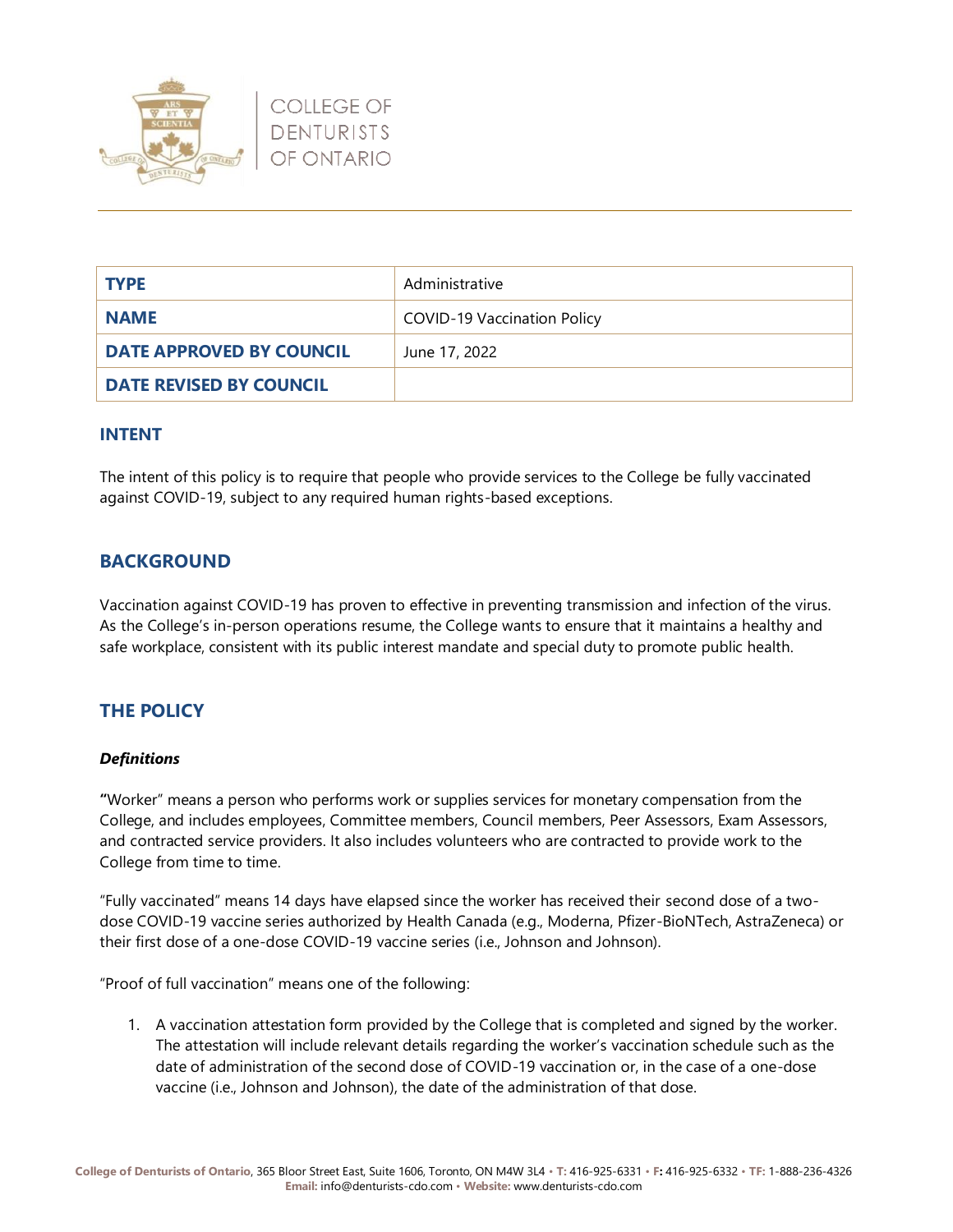- 2. A copy of the second dose (or single dose, in the case of a one-dose vaccine) administration receipt provided by the Ontario Ministry of Health or other government with oversight for the administration of the vaccine.
- 3. A copy of the Ontario Government vaccine certificate demonstrating the worker is fully vaccinated.

#### *Mandatory Vaccination*

The College has adopted a mandatory vaccination policy, where all College workers must be fully vaccinated with the COVID-19 vaccine in order to attend at the College office or any College-sponsored event or activity. Workers will be asked to provide proof of full vaccination to the Registrar and CEO.

Please note that the College will make any necessary accommodations to this policy as may be required under the *Human Rights Code*. Workers who are requesting a human rights-based exemption to the policy should make such request to the Registrar and CEO. Such requests will be evaluated on an individualized basis, and workers may be asked to provide further information to the College in order to evaluate the request. In evaluating requests, the College will consider the relevant principles under the *Human Rights Code*, the College's public protection mandate, and the College's responsibilities to its workers under the *Occupational Health and Safety Act* to maintain a healthy and safe workplace.

Any information about a worker's vaccination status or exemption request will be used to assess compliance with this policy and will be stored in a secure manner, accessible only to designated College personnel.

## **RELATED LEGISLATION AND DOCUMENTS**

*Occupational Health and Safety Act*, R.S.O. 1990, c. O.1 *Human Rights Code*, R.S.O. 1990, c. H.19 Vaccination Attestation Form

## **REVISION CONTROL**

| <b>Date</b> | <b>Revision</b> | <b>Effective</b> |
|-------------|-----------------|------------------|
|             |                 |                  |